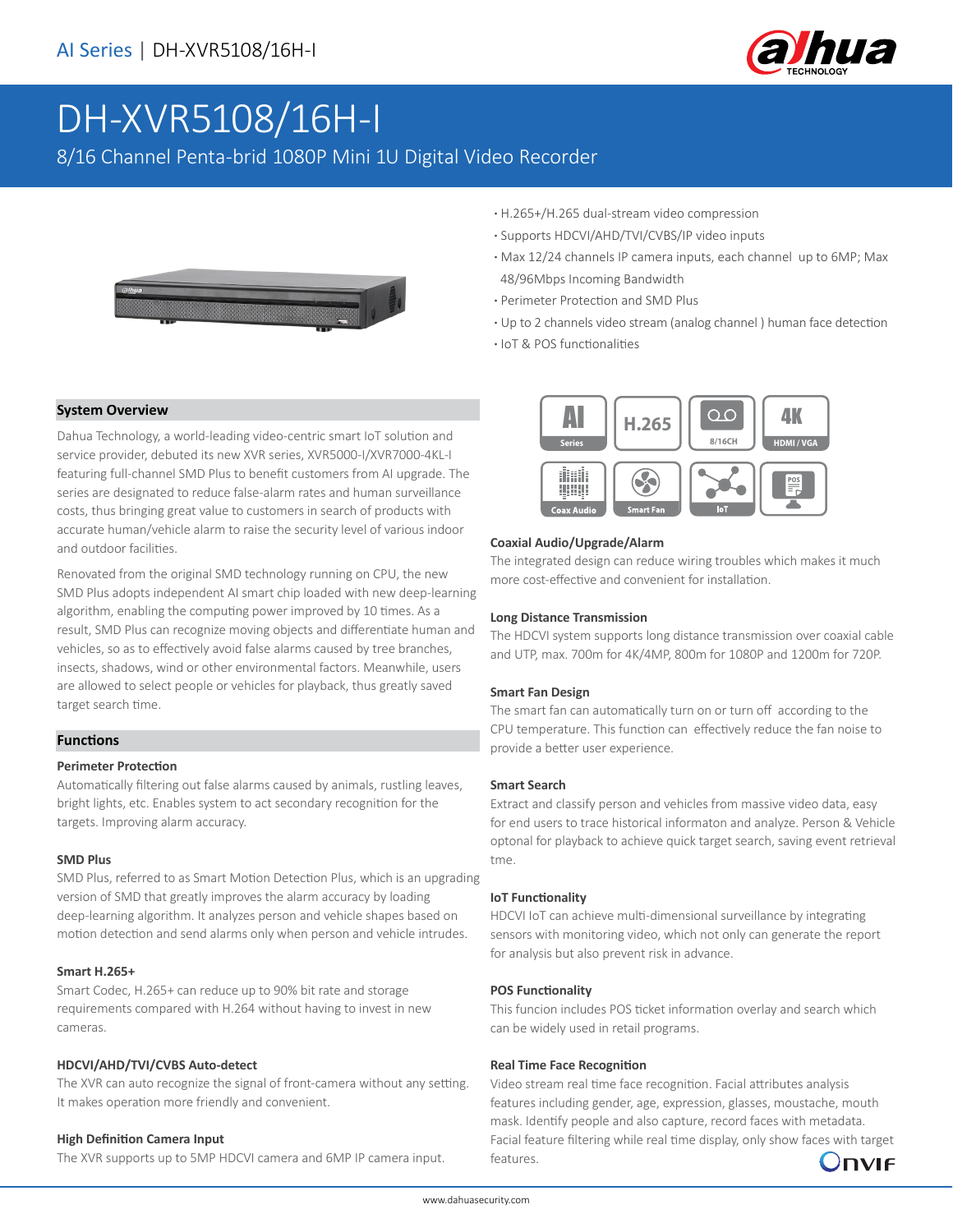# AI Series | DH-XVR5108/16H-I

| <b>Technical Specification</b>        |                                                                                                                                                                                                                                                                                                                                                                                                                                               | <b>Bit Rate</b>           | 32Kbps-6144Kbps Per Channel                                                                                                                          |
|---------------------------------------|-----------------------------------------------------------------------------------------------------------------------------------------------------------------------------------------------------------------------------------------------------------------------------------------------------------------------------------------------------------------------------------------------------------------------------------------------|---------------------------|------------------------------------------------------------------------------------------------------------------------------------------------------|
| System                                |                                                                                                                                                                                                                                                                                                                                                                                                                                               | Record Mode               | Manual, Schedule (General, Continuous), MD (Video<br>detection: Motion Detection, Video Loss, Tampering),                                            |
| Main Processor                        | Embedded Processor                                                                                                                                                                                                                                                                                                                                                                                                                            |                           | Alarm, Stop                                                                                                                                          |
| <b>Operating System</b>               | <b>Embedded LINUX</b>                                                                                                                                                                                                                                                                                                                                                                                                                         | Record Interval           | 1-60 min (default: 60 min), Pre-record: 1 sec-30 sec, Post-<br>record: 10 sec-300 sec                                                                |
| Perimeter Protection                  |                                                                                                                                                                                                                                                                                                                                                                                                                                               | <b>Audio Compression</b>  | AAC(only for the 1st channel), G.711A, G.711U, PCM                                                                                                   |
|                                       | 1.AI by DVR: Detection alarm for human and vehicle. Filter<br>misinformation such as leaves and light.<br>2. Function configuration: Set at most 10 rules such as area<br>intrusion and tripwire intrusion.                                                                                                                                                                                                                                   | Audio Sample Rate         | 8KHz, 16 bit Per Channel                                                                                                                             |
| Perimeter protection                  |                                                                                                                                                                                                                                                                                                                                                                                                                                               | Audio Bit Rate            | 64Kbps Per Channel                                                                                                                                   |
|                                       | 3. Performance: 2 channels<br>1. Rule box inspection: Configure the rule box and object<br>inspection box.<br>2. Smart panel: Display object classification (human, vehicle),<br>event types, triggering time, image matting and object types.<br>Attribute is not supported.<br>3. Counting: Count people in Peopletotal. Count motor vehicles<br>in Vehicle. Support exporting of associated event playback<br>before and after 10 seconds. | Display                   |                                                                                                                                                      |
|                                       |                                                                                                                                                                                                                                                                                                                                                                                                                                               | Interface                 | 1 HDMI, 1 VGA                                                                                                                                        |
| Live View                             |                                                                                                                                                                                                                                                                                                                                                                                                                                               | Resolution                | HDMI:<br>8CH: 1920×1080, 1280×1024, 1280×720<br>16CH: 3840×2160, 2560×1440, 1920×1080, 1280×1024,<br>1280×720<br>VGA: 1920×1080, 1280×1024, 1280×720 |
| Playback                              | 1. Search conditions: According to channels, time, event types<br>and target types.<br>2. Functions: Support search of associated event playback or<br>snapshot before and after 10 seconds.<br>3. Snapshot capacity: 500,000                                                                                                                                                                                                                 | Multi-screen Display      | When IP extension mode not enabled:<br>8CH: 1/4/8/9<br>16CH: 1/4/8/9/16<br>When IP extension mode enabled:                                           |
| Face Detection                        |                                                                                                                                                                                                                                                                                                                                                                                                                                               |                           | 8CH: 1/4/8/9/16<br>16CH: 1/4/8/9/16/25                                                                                                               |
| Performance                           | 1. UP to 12 face pictures/sec processing (modeling and<br>comparing).<br>2. Up to 2 channels video stream (analog channel) human face                                                                                                                                                                                                                                                                                                         | <b>OSD</b>                | Camera title, Time, Video loss, Camera lock, Motion<br>detection, Recording                                                                          |
|                                       | detection.<br>3. Up to 300,000 face detection events in total.                                                                                                                                                                                                                                                                                                                                                                                | Network                   |                                                                                                                                                      |
| Database Application                  | Each database can be applied to video channels independently.                                                                                                                                                                                                                                                                                                                                                                                 | Interface                 | 8CH: 1 RJ-45 Port (100M)<br>16CH: 1 RJ-45 Port (1000M)                                                                                               |
| <b>Trigger Events</b>                 | Buzzer, Voice Prompts, Email, Snapshot, Recording, Alarm Out,<br>PTZ Activation, etc.                                                                                                                                                                                                                                                                                                                                                         |                           | HTTP, HTTPS, TCP/IP, IPv4/IPv6, Wi-Fi, 3G/4G, UPnP, RTSP,<br>UDP, SMTP, NTP, DHCP, DNS, IP Filter, PPPoE, DDNS, FTP,                                 |
| <b>SMD Plus</b>                       |                                                                                                                                                                                                                                                                                                                                                                                                                                               | <b>Network Function</b>   | Alarm Server, P2P, IP Search (Supports Dahua IP camera,<br>DVR, NVS, etc.)                                                                           |
| <b>SMD Plus</b>                       | 1. AI by DVR: Motion detection alarm for human and vehicle.<br>Filter misinformation such as leaves and light.<br>2. Performance: 8/16 channels, AI by DVR                                                                                                                                                                                                                                                                                    | Max. User Access          | 128 users                                                                                                                                            |
| Preview                               | Preview: Configure and inspect detection box                                                                                                                                                                                                                                                                                                                                                                                                  | Smart Phone               | iPhone, iPad, Android                                                                                                                                |
|                                       | 1. Playback: Search videos through channels, time and target<br>types.                                                                                                                                                                                                                                                                                                                                                                        | Interoperability          | ONVIF 16.12, CGI Conformant                                                                                                                          |
| Playback                              | 2. Functions: Support search of associated event playback<br>before and after 10 seconds.                                                                                                                                                                                                                                                                                                                                                     | Video Detection and Alarm |                                                                                                                                                      |
| Video and Audio                       |                                                                                                                                                                                                                                                                                                                                                                                                                                               | <b>Trigger Events</b>     | Recording, PTZ, Tour, Video Push, Email, FTP, Snapshot,<br>Buzzer and Screen Tips                                                                    |
| Analog Camera Input                   | 8/16 Channel, BNC                                                                                                                                                                                                                                                                                                                                                                                                                             | Video Detection           | Motion Detection, MD Zones: 396 (22 × 18), Video Loss,<br>Tampering and Diagnosis                                                                    |
| <b>HDCVI Camera</b>                   | 5MP, 4MP, 1080P@25/30fps, 720P@50/60fps, 720P@25/30fps                                                                                                                                                                                                                                                                                                                                                                                        | Alarm input               | N/A                                                                                                                                                  |
| <b>AHD Camera</b>                     | 5MP, 4MP, 1080P@25/30, 720P@25/30fps                                                                                                                                                                                                                                                                                                                                                                                                          | <b>Relay Output</b>       | N/A                                                                                                                                                  |
| <b>TVI Camera</b>                     | 5MP, 4MP, 1080P@25/30, 720P@25/30fps                                                                                                                                                                                                                                                                                                                                                                                                          | Playback and Backup       |                                                                                                                                                      |
| <b>CVBS Camera</b><br>IP Camera Input | PAL/NTSC<br>8+4/16+8 Channel, each channel up to 6MP                                                                                                                                                                                                                                                                                                                                                                                          | Playback                  | 8CH: 1/4/9<br>16CH: 1/4/9/16                                                                                                                         |
| Audio In/Out                          | $1/1$ , RCA                                                                                                                                                                                                                                                                                                                                                                                                                                   | Search Mode               | Time /Date, Alarm, MD and Exact Search (accurate to<br>second)                                                                                       |
| Two-way Talk                          | Reuse audio in/out, RCA                                                                                                                                                                                                                                                                                                                                                                                                                       |                           | Play, Pause, Stop, Rewind, Fast play, Slow Play, Next File,                                                                                          |
| Recording                             |                                                                                                                                                                                                                                                                                                                                                                                                                                               | Playback Function         | Previous File, Next Camera, Previous Camera, Full Screen,<br>Repeat, Shuffle, Backup Selection, Digital Zoom                                         |
| Compression                           | H.265+/H.265/H.264+/H.264                                                                                                                                                                                                                                                                                                                                                                                                                     | Backup Mode               | USB Device/Network                                                                                                                                   |
| Resolution                            | 5M-N, 4M-N, 1080P, 1080N, 720P, 960H, D1, CIF                                                                                                                                                                                                                                                                                                                                                                                                 | Storage                   |                                                                                                                                                      |
| Record Rate                           | Main stream:All channel 5M-N(1fps-10fps); 4M-N/1080P(1fps-<br>15fps); 1080N/720P/960H/D1/CIF (1fps-25/30fps)<br>Sub stream: D1/CIF(1fps-15fps)                                                                                                                                                                                                                                                                                                | Internal HDD<br>eSATA     | 1 SATA Port, up to 10TB capacity<br>N/A                                                                                                              |